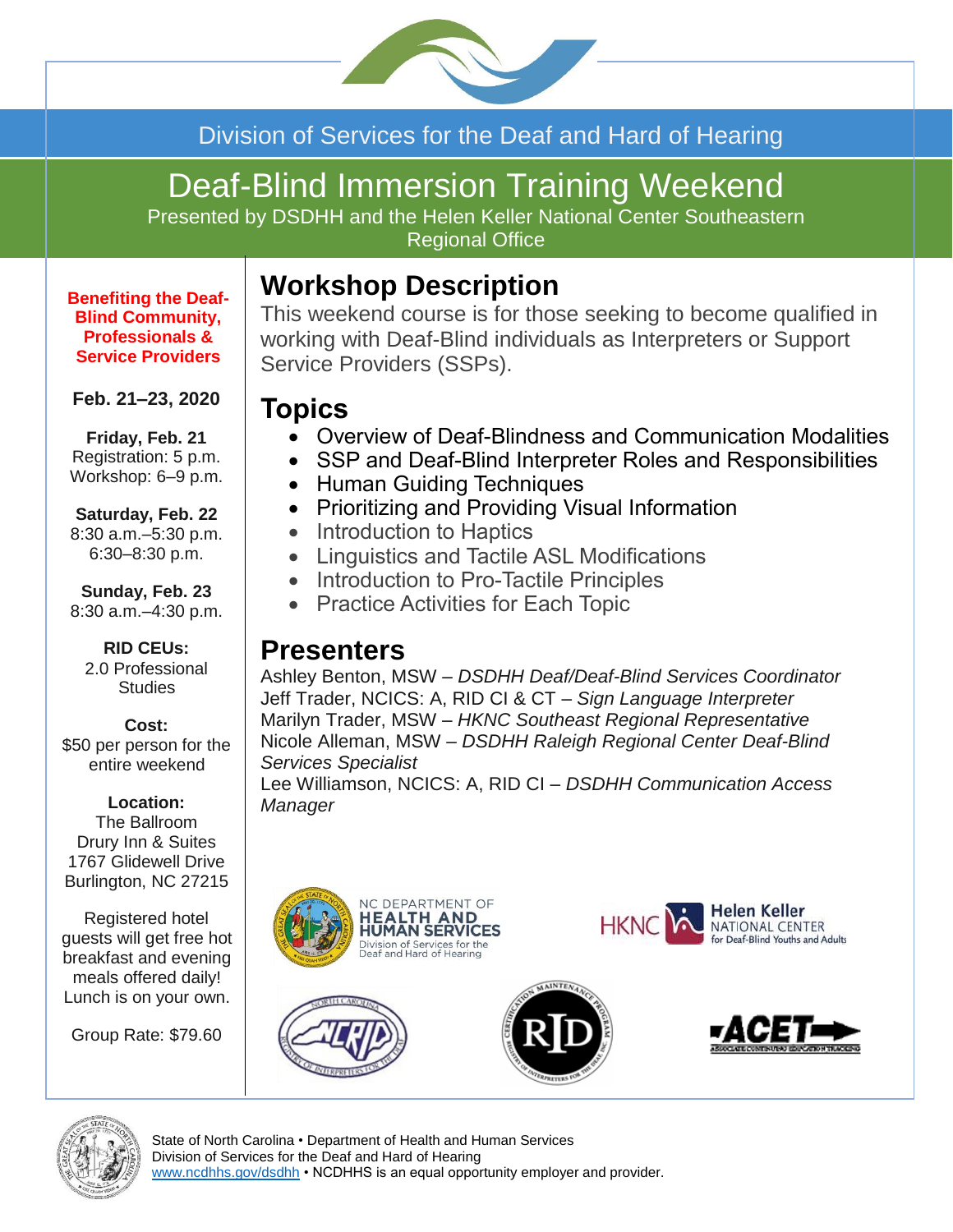### **Information**

**Language of Presentation:** This training will be conducted in English and ASL. Interpreters will be provided.

**For accommodations** contact Lee Williamson at [Lee.Williamson@dhhs.nc.gov](mailto:Lee.Williamson@dhhs.nc.gov) by Feb. 7, 2020.

**Refund and Cancellation Policy:** All refund requests **must** be in writing. Requests must be emailed to Lee Williamson at [Lee.Williamson@dhhs.nc.gov.](mailto:Lee.Williamson@dhhs.nc.gov) No refunds, except for emergencies, will be issued for requests submitted later than Feb. 14, 2020. No refunds will be given for requests submitted after the workshop.

**CEUs:** NCRID is an Approved RID CMP Sponsor of Continuing Education Activities.

2.0 Professional Studies CEUs at the selected Content Knowledge Level:

\_\_\_Little/None **X Some \_\_\_**Extensive **\_\_\_**Teaching

To receive CEUs, you must arrive within 15 minutes of the workshop's start and you must stay the entire time.

**Non-discrimination policy:** NCRID is providing CEUs for this workshop as an opportunity for safe, respectful learning and will not permit harassment, discrimination or horizontal violence based on another's comments, questions, schema, race, color, religion, gender, gender expression, age, national origin, disability, marital status, sexual orientation or any other protected class.

**Target Audience:** All interpreters, interpreting students, service providers of Deaf-Blind individuals, and others interested in becoming Support Service Providers (SSPs).

### **Registration:**

Registration will be accepted until full. If you plan to register at the door, please check in advance to see if registrations are still being accepted. The workshop may be full.

Registration is \$50 per person for the entire weekend.

Registration is limited to 40 participants.

Payments must be made by check or money order, payable to "DSDHH."

**Drury Inn & Suites Reservations:** Please make your reservations by **Tuesday, Jan. 21, 2020** to receive the group rate of **\$79.60**. Reservations made after this date will be subject to the prevailing rate and availability. Reservations may also be made by calling **1-800-325-0720** and refer to the group number **2380179.**

**Hotel Reservations can be made online at the following link:** <https://www.druryhotels.com/bookandstay/newreservation/?groupno=2380179>

**Questions:** Please contact Lee Williamson at [Lee.Williamson@dhhs.nc.gov.](mailto:Lee.Williamson@dhhs.nc.gov)